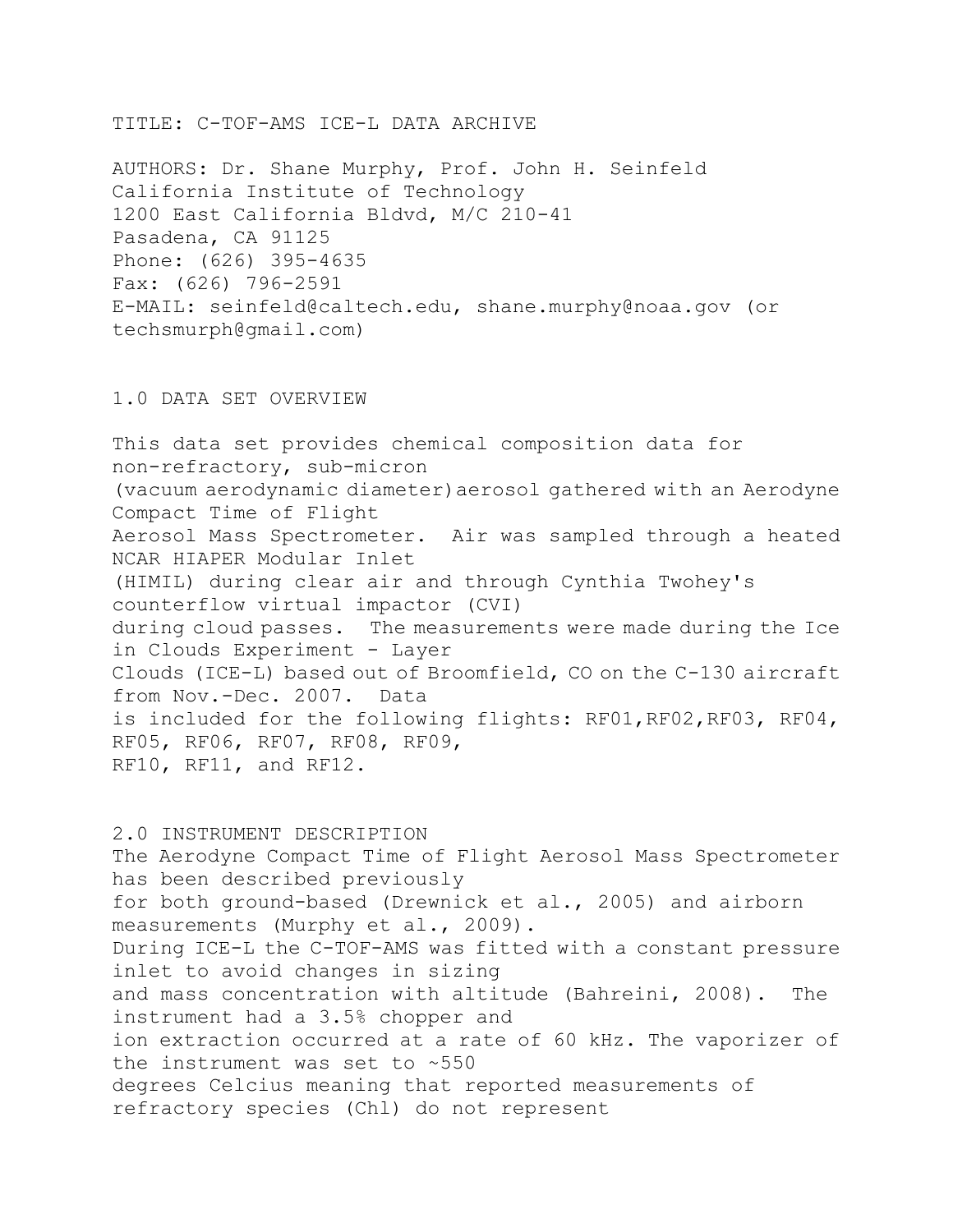the full mass loading of that species but are an indicator of changes in mass loading. The mass loadings reported were calculated using the standard fragmentation table for Aerodyne AMS (Jimenez et al., 2003) except for slight modifications when measuring on the CVI to account for the switch from air to the pure nitrogen used as a carrier gas in the CVI. Detection limits for the instrument, calculated as three times the standard deviation of the noise for filtered air, are <0.05 μg m−3 for all species measured, though, in practice, detection is limited by counting statistics at low aerosol loadings. One important issue concerning C-ToF-AMS data is the collection efficiency of particles within the instrument (Huffman et al., 2005). A collection effeciency (CE) of 1 was used for this data set. Typically a CE of roughtly 0.5 is applied to ambient data collected with an Aerodyne C-TOF-AMS, but during ICE-L a CE of 1 gave the best agreement between the C-TOF-AMS mass loadings and the UHSAS volume loadings multiplied by an estimated bulk density of 1.6. Given that the UHSAS measures refractory components in addition to the non-refractory components measured by the C-TOF-AMS, one would expect the UHSAS derived mass to be equal to or greater than the C-TOF-AMS if a density of 1.6 is reasonable. Given that the C-TOF-AMS mass was already often equal to or greater than the UHSAS derived mass (with an assumed density of 1.6) with a CE of 1, this was chosen for the CE throughout the mission. However, given the lack of an exact way to determine the CE, it should be noted that C-TOF-AMS mass total loadings could be up to a factor of 2 low in worst-case time periods if the CE was changing. It is very important to note that even if the CE was wrong during certain and the absolute mass loadings are off, the relative masses of the different species measured should be correct.

3.0 DATA COLLECTION AND PROCESSING Both clear air and cloud samples were analyzed using the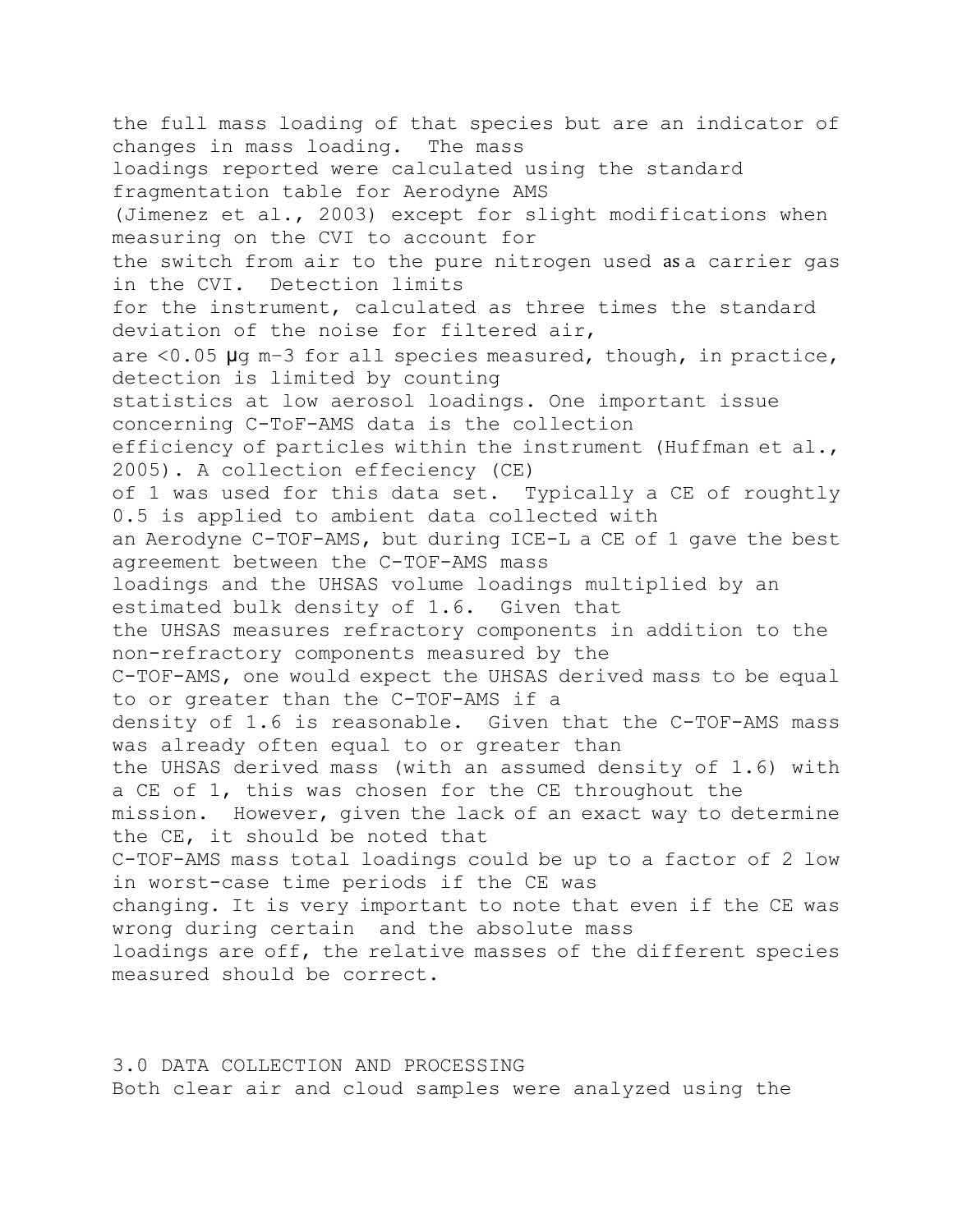Squirrel ToF-AMS Analysis Toolkit Version 1.44 data analysis package. Mass concentrations were calculated in the normal way for Aerodyne AMS systems, based on calibration with ammonium nitrate. as discussed above, a collection efficiency of 1. The masses reported when the C-TOF-AMS was pulling air from the NCAR CVI (Cynthia Twohy, Oregon State Univ.) have already been corrected for the enhancement in particle concentration that the CVI creates. The enhancement factors used for this correction are reported in the CVI data set for ICE-L. The data set that is being archived here does not include size-resolved data because, in general, the mass loadings during ICE-L were low enough that this size resolved data is quite noisy and requires long averaging periods (several minutes or more during most of the mission, unless loadings were higher than average). If you are interested in the size resolved data, we can provide it upon request. Requests should be sent to Shane Murphy at the e-mail addresses given at the top of this document.

## 4.0 DATA FORMAT

The accompanying data set file is a column delimited ASCII file. The columns are described below. All masses are in micrograms per cubic meter

| Column Number Column Name    |      | Measurement              |
|------------------------------|------|--------------------------|
|                              | UTC. | Time in seconds after    |
| midnight. Time stamps        |      |                          |
|                              |      | are the end of the       |
| measurement period. In other |      |                          |
|                              |      | words the masses in that |
| row are averaged from the    |      |                          |
|                              |      | previous row's time      |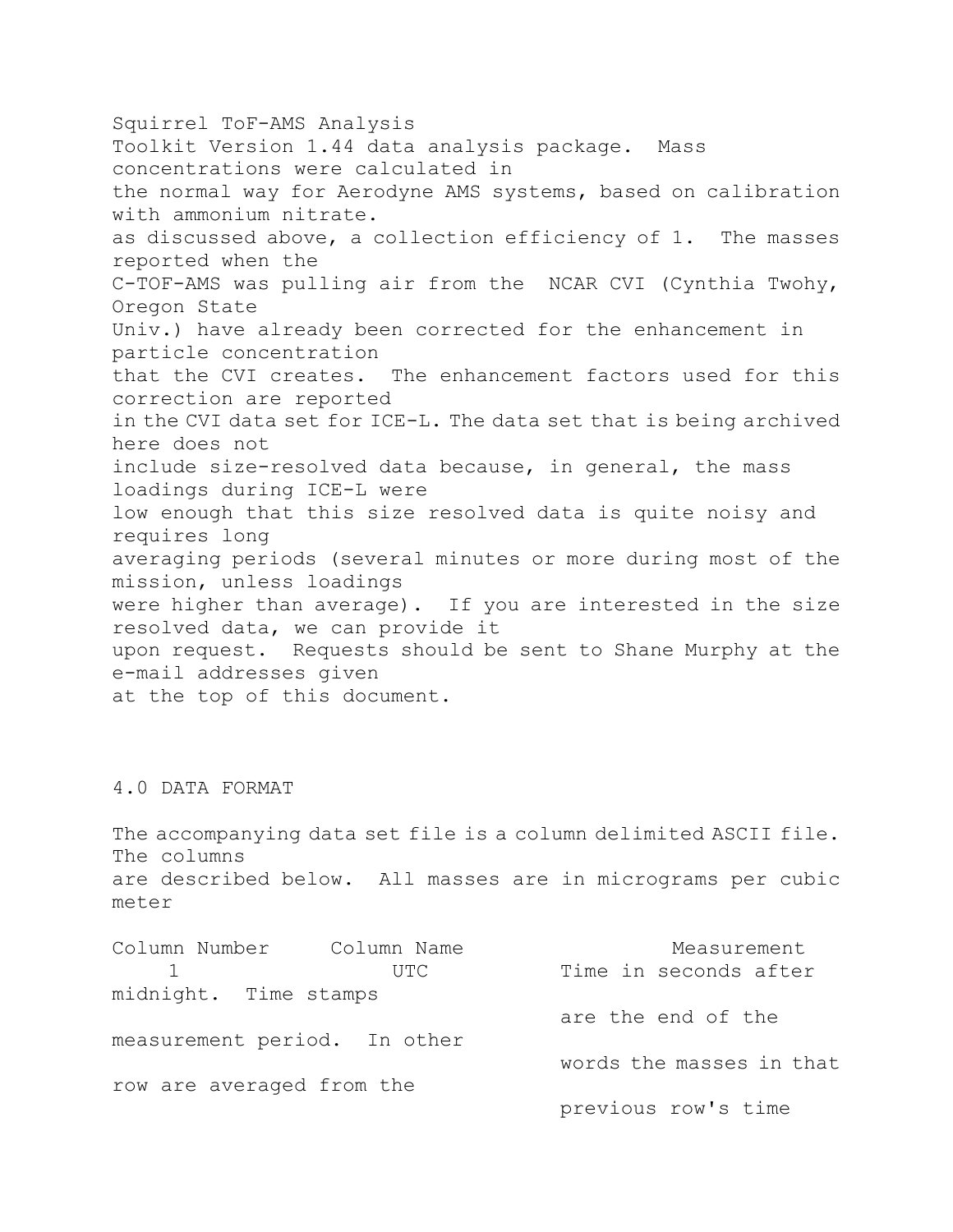until the time given in that row 2 cvi on1 off0 Flag, if set to 1 the C-ToF-AMS is pulling from the CVI, if set to 0 the C-ToF-AMS is pulling from the HIMIL inlet 3 TOTMASS The total non-refractory mass measured by the C-TOF-AMS 4 ORG The mass of non-refractory organic 5 SO4 The mass of non-refractory sulfate 6 NO3 The mass of non-refractory nitrate 7 NH4 The mass of non-refractory ammonium 8 CHL The mass of non-refractory chloride 9 ORGMZ43 The non-refractory organic mass at m/z 43 10 ORGMZ44 The non-refractory organic mass at m/z 44 indicative of oxygenated organic mass 11 ORGMZ57 The non-refractory organic mass at m/z 57 indicative of hydrocarbon-like organic 12 ORGMZ60 The non-refractory organic mass at m/z 60 indicative of biomass